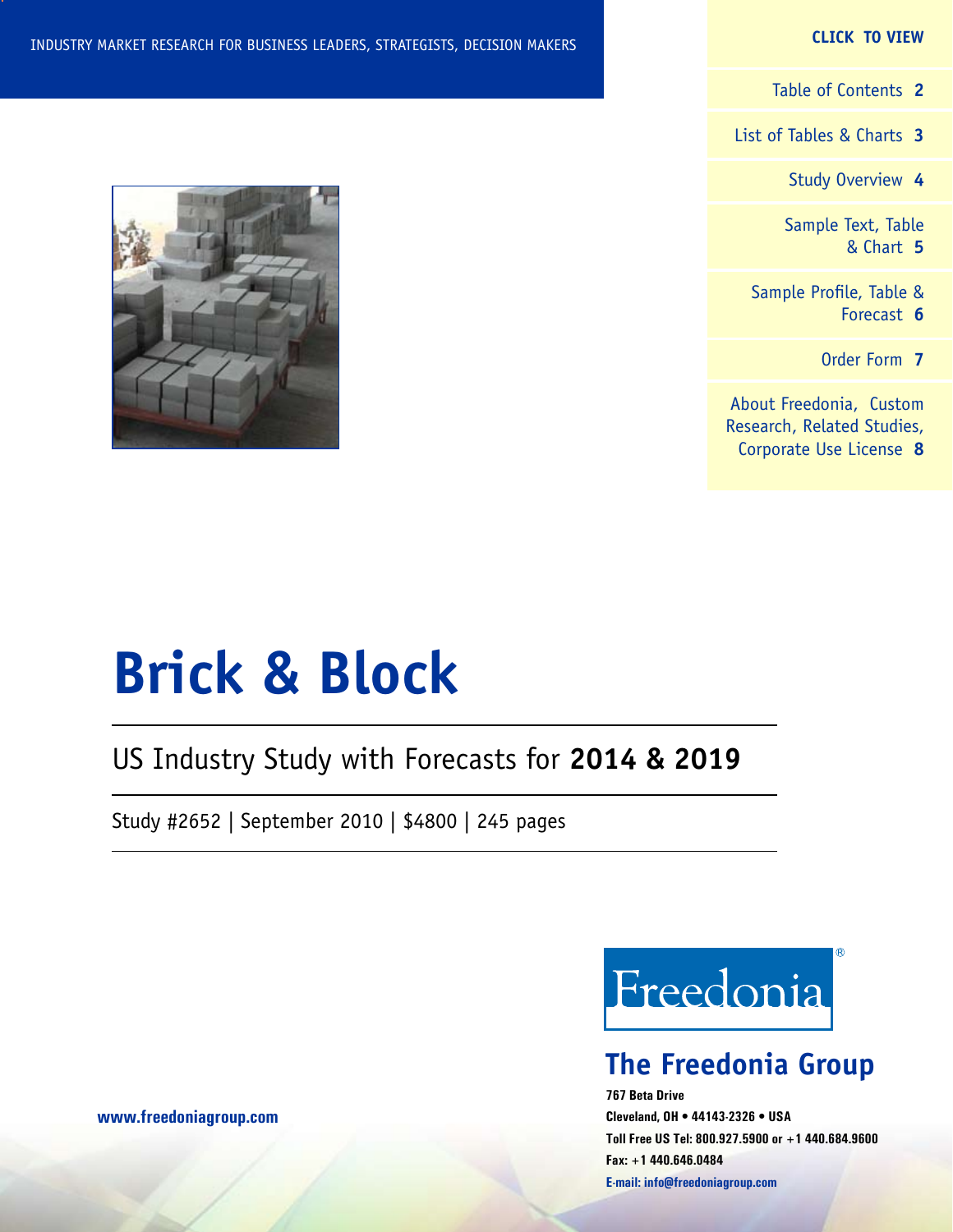## **Brick & Block**

US Industry Study with Forecasts for *2014 & 2019*

## <span id="page-1-0"></span>**Table of Contents**

## Executive Summary

## Market EnvironmenT

| Macroeconomic Environment 5    |  |
|--------------------------------|--|
|                                |  |
| Consumer Spending Trends  12   |  |
| Construction Trends 14         |  |
| Building Construction  18      |  |
| Residential  21                |  |
| Housing Outlook 23             |  |
| Housing Stock 27               |  |
| Improvements & Repairs 30      |  |
| Nonresidential 31              |  |
| New Construction 32            |  |
| Improvements & Repairs 34      |  |
| Nonbuilding Construction  35   |  |
| Brick & Block Market Trends 37 |  |
| Pricing Trends  40             |  |
| Foreign Trade  42              |  |
| International Overview 43      |  |

### **OVERVIEW**

| Manufacturing  46                     |  |
|---------------------------------------|--|
| Clay Brick Manufacturing  46          |  |
| Concrete Block Manufacturing  48      |  |
| Raw Materials 48                      |  |
| Vertical Integration 50               |  |
| Environmental & Regulatory Issues  51 |  |
| Environmental Issues 51               |  |
|                                       |  |
| Green Building Trends  53             |  |
| Competitive Materials  54             |  |

## **PRODUCTS**

| Common Clay Brick 63          |  |
|-------------------------------|--|
| Glazed Clay Brick 68          |  |
| Other Clay Brick  70          |  |
| Concrete Brick & Block 75     |  |
| Structural Concrete Block  77 |  |
| Concrete Pavers  81           |  |
| Concrete Brick  83            |  |
| Decorative Concrete Block  85 |  |

## MARKETS

| Residential Building  92    |  |
|-----------------------------|--|
|                             |  |
| Improvement & Repair  97    |  |
| Demand by Housing Type100   |  |
| Single-Family102            |  |
| Multifamily104              |  |
| Manufactured Housing106     |  |
| Nonresidential Building109  |  |
|                             |  |
| Improvement & Repair 115    |  |
| Nonbuilding Construction117 |  |

## APPLICATIONS

| Chimneywork128         |  |
|------------------------|--|
|                        |  |
| Other Applications 133 |  |

## REGIONS

| Regional Economic &       |  |
|---------------------------|--|
| Demographic Trends 137    |  |
| Economic Outlook 137      |  |
| Population Patterns 139   |  |
| Construction Activity 141 |  |
| Housing Trends 144        |  |
| Brick & Block Demand 146  |  |
| Northeast149              |  |
| New England151            |  |
| Middle Atlantic 152       |  |
|                           |  |
| East North Central 155    |  |
| West North Central156     |  |
|                           |  |
| South Atlantic 160        |  |
| East South Central 161    |  |
| West South Central 162    |  |
|                           |  |
| Mountain 166              |  |
|                           |  |
|                           |  |

## INDUSTRY STRUCTURE

| Industry Composition 170       |  |
|--------------------------------|--|
| Market Share  172              |  |
| Competitive Strategies176      |  |
| Product Development179         |  |
| Marketing & Distribution180    |  |
| Acquisitions & Divestitures181 |  |

Freedonia

## Company Profiles

| Belden Brick183                   |  |
|-----------------------------------|--|
| Berkshire Hathaway185             |  |
| Boral Limited 188                 |  |
| Bowerston Shale191                |  |
| Carolina Ceramics Brick 192       |  |
| Castle & Cooke 194                |  |
|                                   |  |
| Cherokee Brick & Tile199          |  |
| Columbus Brick200                 |  |
|                                   |  |
| Elgin Butler 207                  |  |
| Endicott Clay Products 209        |  |
| Hebron Brick Supply 211           |  |
| HeidelbergCement AG 212           |  |
| Henry Brick215                    |  |
| Ideal Concrete Block216           |  |
| Jenkins Brick219                  |  |
| Kasten Masonry 220                |  |
| Lawrenceville Brick221            |  |
| Lee Masonry Products 222          |  |
| McAvoy Brick224                   |  |
| Morin Brick 225                   |  |
|                                   |  |
| Old World Bricks 227              |  |
| Pavestone Company228              |  |
| Pine Hall Brick231                |  |
| Richards Brick 232                |  |
| Taylor Clay Products 233          |  |
| Titan Cement235                   |  |
| Triangle Brick 236                |  |
| Whitacre-Greer Fireproofing 237   |  |
| Wienerberger Baustoffindustrie239 |  |
| <b>Additional Companies</b>       |  |
| Mentioned in the Study243         |  |
|                                   |  |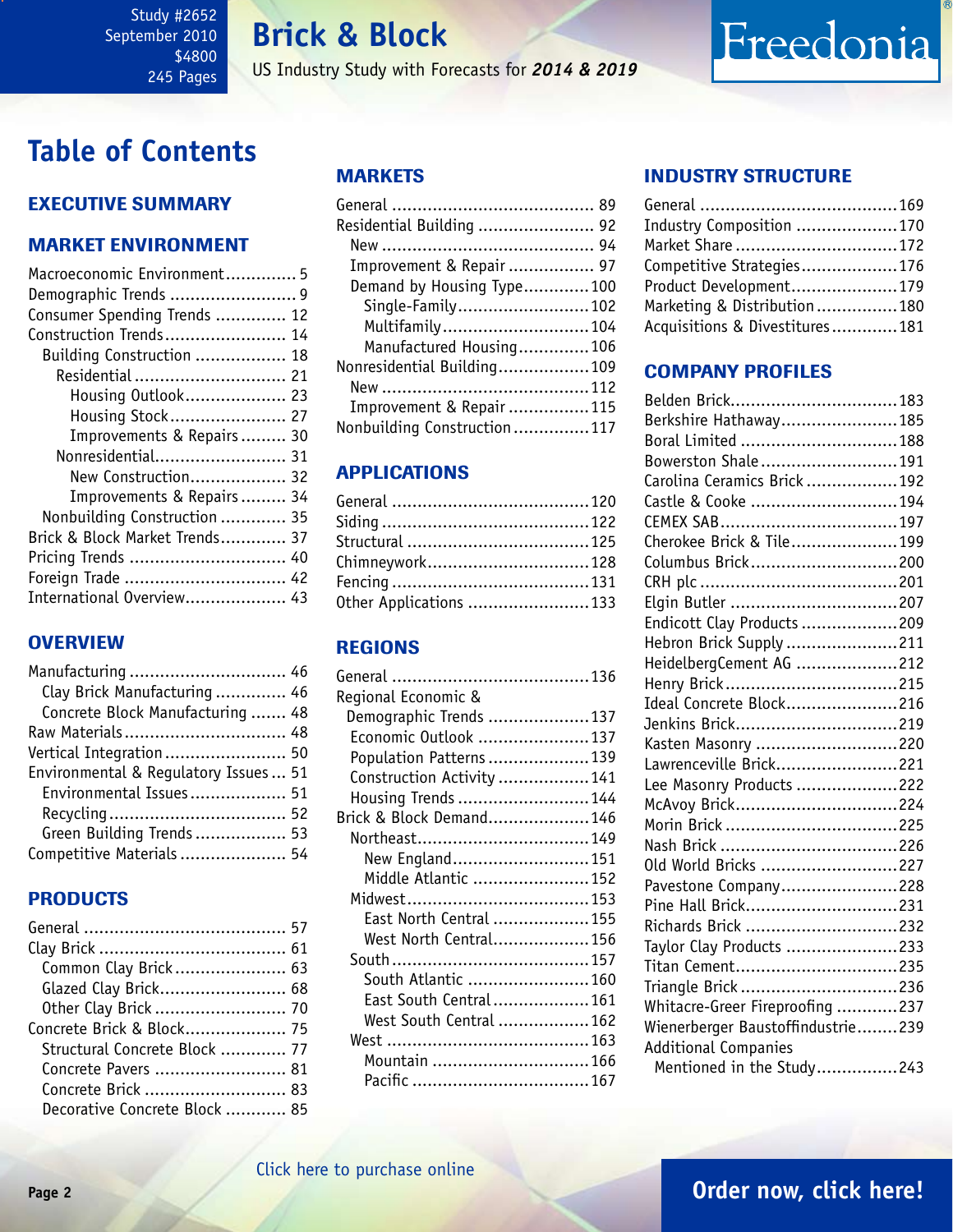**Brick & Block**

US Industry Study with Forecasts for *2014 & 2019*

## <span id="page-2-0"></span>**List of Tables**

## Executive Summary

|--|--|

### Market EnvironmenT

| 1 Macroeconomic Indicators 8          |
|---------------------------------------|
| 2 Population & Households 12          |
| 3 Personal Consumption                |
| Expenditures 14                       |
| 4 Construction Expenditures 18        |
| 5 Building Construction               |
| Expenditures 21                       |
| 6 Residential Building Construction   |
| Expenditures 23                       |
| 7 Private Housing Completions 27      |
| 8 Housing Stock by Type  29           |
| 9 Residential Improvement             |
| & Repair Expenditures  31             |
| 10 Nonresidential Building            |
| Construction Expenditures 34          |
| 11 Nonresidential Building            |
| Improvement & Repair                  |
| Expenditures 35                       |
| 12 Nonbuilding Construction           |
| Expenditures 37                       |
| 13 Brick & Block Market, 1999-2009 39 |
| 14 Brick & Block Pricing  42          |
| 15 Brick & Block Foreign Trade 43     |

## PRODUCTS

| 1 Brick & Block Demand  59            |  |
|---------------------------------------|--|
| 2 Clay Brick Demand  63               |  |
| 3 Common Clay Brick Demand  68        |  |
| 4 Glazed Clay Brick Demand  70        |  |
| 5 Other Clay Brick Demand 74          |  |
| 6 Concrete Brick & Block Demand  76   |  |
| 7 Structural Concrete Block Demand 80 |  |
| 8 Concrete Paver Demand  83           |  |
| 9 Concrete Brick Demand 85            |  |
| 10 Decorative Concrete                |  |
| Block Demand  88                      |  |
|                                       |  |

## **MARKETS**

1 Brick & Block Demand by Market. 91

| 2 Residential Market for           |
|------------------------------------|
| Brick & Block  94                  |
| 3 New Residential Market           |
| for Brick & Block  96              |
| 4 Residential Improvement & Repair |
| Market for Brick & Block 100       |
| 5 Residential Brick & Block Demand |
| by Housing Type102                 |
| 6 Single-Family Housing Market     |
| for Brick & Block 104              |
| 7 Multifamily Housing Market       |
| for Brick & Block 106              |
| 8 Manufactured Housing Market      |
| for Brick & Block 109              |
| 9 Nonresidential Building Market   |
| for Brick & Block 112              |
| 10 New Nonresidential Building     |
| Market for Brick & Block 115       |
| 11 Nonresidential Building         |
| Improvement & Repair               |
| Market for Brick & Block 117       |
| 12 Nonbuilding Market for          |
| Brick & Block<br>119               |

## APPLICATIONS

| 1 Brick & Block Demand                |
|---------------------------------------|
| by Application121                     |
| 2 Siding Demand for Brick & Block 125 |
| 3 Structural Demand for               |
| Brick & Block 127                     |
| 4 Chimneywork Demand                  |
| for Brick & Block 131                 |

- 5 Fencing Demand for Brick & Block .......................133
- 6 Other Applications for Brick & Block .......................135

## REGIONS

- 1 Gross Domestic Product by Region............................139 2 Population by Region...............141
- 3 Construction Expenditures by Region............................143

4 Regional Housing Indicators......146

Freedonia

- 5 Brick & Block Demand by Region148
- 6 Northeast Brick & Block Demand 151
- 7 Midwest Brick & Block Demand ..155
- 8 South Brick & Block Demand .....160
- 9 West Brick & Block Demand.......166

### INDUSTRY STRUCTURE

1 US Brick & Block Revenues for Selected Producers, 2009 .......172

## **List of Charts**

### Market EnvironmenT

| 1 Year of Construction of            |  |
|--------------------------------------|--|
| Housing Stock, 2009 30               |  |
| 2 Brick & Block Market, 1999-2009 40 |  |

### PRODUCTS

| 1 Brick & Block Demand |                      |  |
|------------------------|----------------------|--|
|                        | by Product, 2009  60 |  |

### MARKETS

1 Brick & Block Demand by Market, 2009 .................... 92

### APPLICATIONS

1 Brick & Block Demand by Application, 2009.............122

### REGIONS

1 Brick & Block Demand by Region, 2009 ...................149

### INDUSTRY STRUCTURE

1 US Brick & Block Market Share, 2009 ...............174

## **Page 3 [Order now, click here!](#page-6-0)**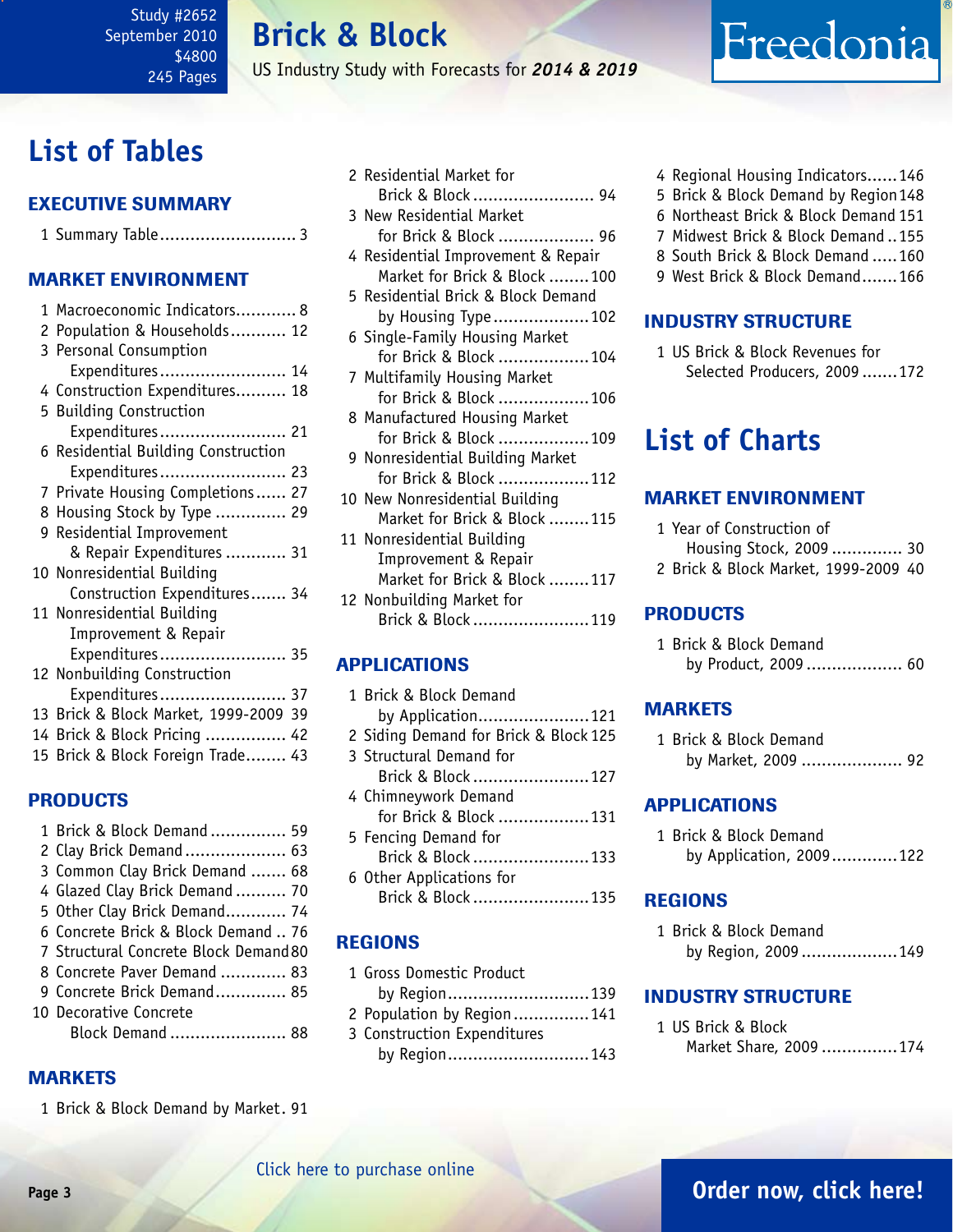## **Brick & Block** US Industry Study with Forecasts for *2014 & 2019*

## <span id="page-3-0"></span>*As residential construction rebounds through 2014, demand for clay brick will improve considerably over the weak performance of 2009, but will still be below the record level of 2004.*

## **US demand to rise 11.8% annually through 2014**

Demand for brick and block products is projected to increase nearly twelve percent annually from a weak 2009 base to 12.4 billion units in 2014, valued at \$8 billion. The expected recovery in building construction, specifically residential construction, will drive growth.

## **Clay brick to outpace concrete brick and block**

Consumption of clay brick products tends to be concentrated in residential markets, reflecting the heavy use of clay brick as a siding material in new home construction. In 2009, demand for clay brick was very low -- less than one-half the 2004 level -- due to the ongoing severe contraction in new housing construction. As residential construction (particularly new single-family housing) rebounds through 2014, demand for clay brick will benefit, advancing 15 percent annually to 8.2 billion units in 2014, a considerable improvement over the weak performance of 2009 but still below the record level of 2004.

## **Concrete products to also gain from housing recovery**

Demand for concrete brick and block products is projected to increase 6.9 percent annually to 4.3 billion units in 2014. Although the majority of demand will remain concentrated in nonresidential markets, the most significant growth



opportunities will derive from the recovery in the housing market. This will benefit concrete brick (used in siding, paving and landscaping applications) and concrete pavers. Much slower gains will occur in structural and decorative concrete block products, which are more heavily reliant on nonresidential construction.

## **Price increases to be less dramatic through 2014**

Aggregate brick and block pricing rose sharply in the 2004-2009 time frame, reflecting high energy costs. While average prices for each product group will rise through 2014, these increases will be less dramatic than in the previous period. However, because growth through 2014 will be heavily concentrated in lower unit cost clay brick, aggregate prices will remain flat.

Freedonia

Several hundred manufacturers of brick and block products are active in the US industry. The vast majority of these are relatively small producers who tend to market their products over a limited geographic area. Nevertheless, there are a small number of very large competitors who compete on a regional or national scale through the use of multiple plants located throughout the country. In 2009, the eight largest suppliers to the US brick and block market held an aggregate share of 41 percent.

Copyright 2010 The Freedonia Group, Inc.

## **Page 4 [Order now, click here!](#page-6-0)**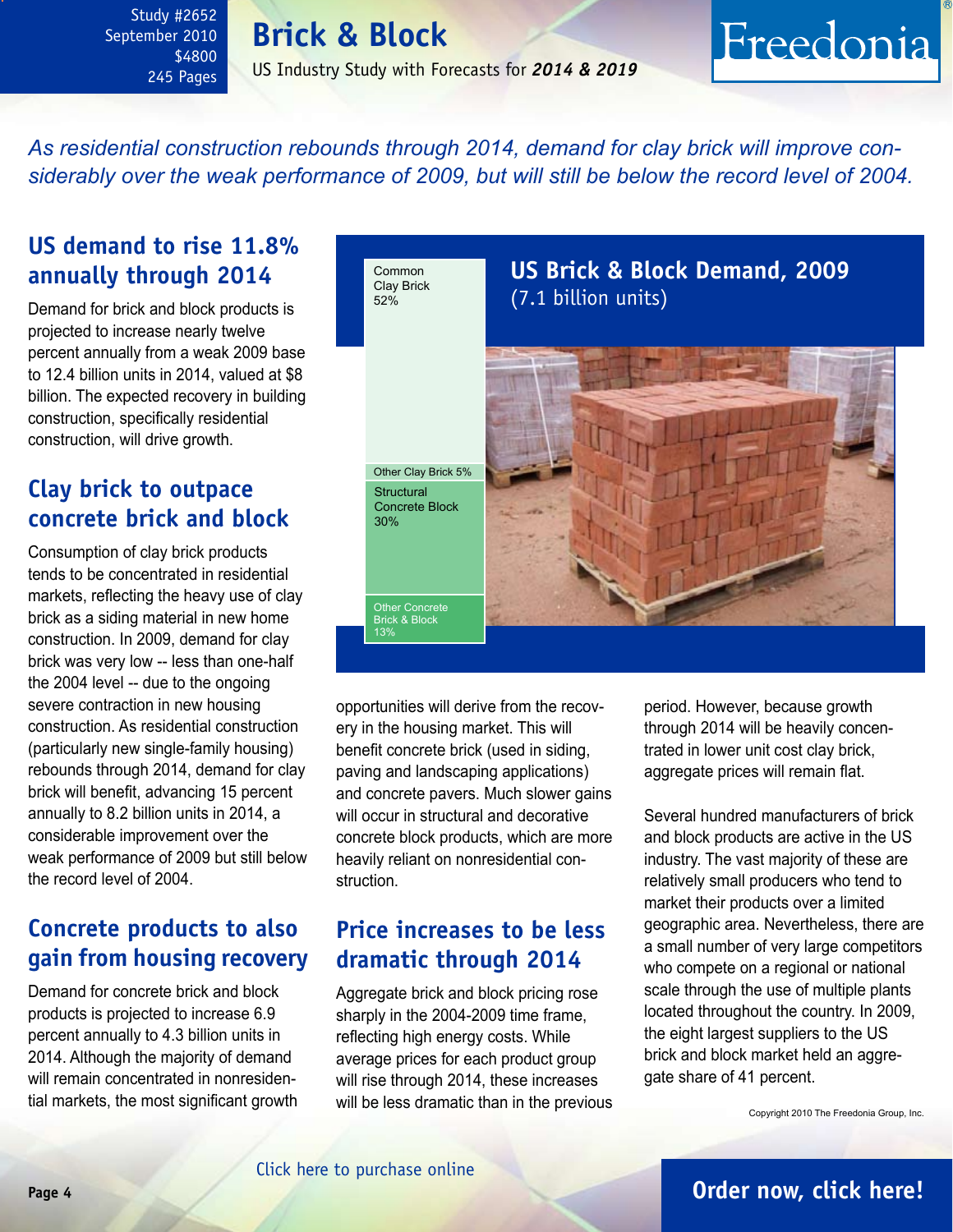## **Brick & Block**

US Industry Study with Forecasts for *2014 & 2019*

 $\overline{\phantom{0}}$ 

## <span id="page-4-0"></span>**Sample Text, Table & Chart**

## **FENCING DEMAND FOR BRICK & BLOCK**

**TABLE VI-5**

Item 1999 2004 2009 2014 2019

Freedonia

**sample**

**table**

#### Construction Expenditures (bil 2005\$)  $1<sup>2</sup>$ units/000\$ construction

Brick & Block in Fencing (mil units) Clay Brick Concrete Brick & Block

\$/unit 0.45 0.56 0.71 0.75 0.80

Brick  $& Block$  in Fencing (mil  $\$$ ) Clay Brick Concrete Brick & Block

% fencing Brick & Block Demand (mil units)

#### **products**

#### **Structural Concrete Block**

Demand for structural concrete block is projected to inc

percent annually to <sup>2</sup> Growth will derive residential markets, account for a smaller **SAMPLE TEXT** tial markets will continue some quarters and  $\varepsilon$ purposes of this report

exclusively structural, rather than a siding material.

A number of different structural concrete block product available, with the exact dimensions and styles varying slightly from manufacturer to manufacturer. In general, structural block is divided into three categories -- lightweight, medium weight and normal weight. These distinctions are based on different weight per volume ratios, a result of using different raw materials and production methods. For example, an 8-inch-by-8-inch-by-24-inch lightweight unit weighs only 35 pounds, while a smaller (8-inch-by-8-inch-by-16-inch) medium weight unit weighs 50 pounds. By switching to lightweight units, builders can improve productivity, reduce worker injuries, lower costs and shorten construction times.

Concrete block masonry units possess very good insulation ties, due to their hollow core construction, so that the two sid the block are separated by an air cavity. These voids can also with insulation, such as plastic foam or perlite, either at the f on site, in order to improve the insulation characteristics of  $t$ In some cases, the assembled walls are also filled with concr improves both the structural and insulation qualities of the p







## **Page 5 [Order now, click here!](#page-6-0)**

### [Click here to purchase online](http://www.freedoniagroup.com/DocumentDetails.aspx?Referrerid=FM-Bro&StudyID=2652)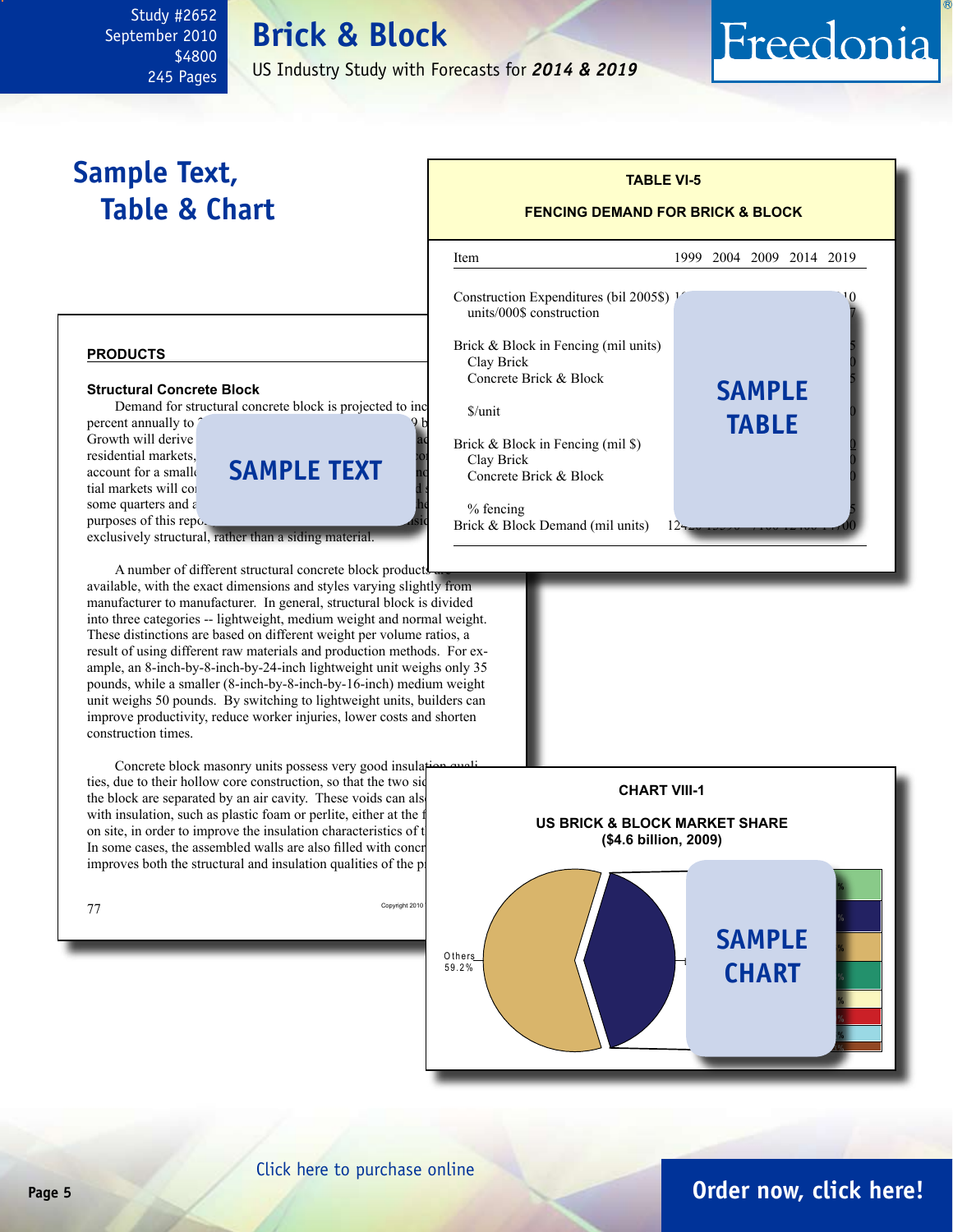## **Brick & Block**

US Industry Study with Forecasts for *2014 & 2019*

## <span id="page-5-0"></span>**Sample Profile, Table & Forecast**

#### **COMPANY PROFILES**

**Pine Hall Brick Company Incorporated** 2701 Shorefair Drive Winston-Salem, NC 27105 336-721-7500 http://www.pi

Annual Sales Employment:

Key Products **PROFILE sample**

Pine Hall Brick Company manufactures and standard and standard and standard and standard and standard and standard and standard and standard and standard and standard and standard and standard and standard and standard and specialty bricks **and participates** are suitable for

use in the construction of residential, institutional, educational, commercial and other structures. Pine Hall Brick is privately held.

The Company participates in the US brick and block industry through the production and marketing of face and specialty bricks, and pavers. Pine Hall's face bricks are made using clay and are available in red, pink, orange, burgundy, brown/tan and grey/white colors. Among these products are CLASSIC series bricks, which are straight-edge bricks that have been fired at temperatures greater than 2,000 degrees Fahrenheit; GUILDCRAFT oversized, rough-textured types; OLD WORLD bricks with rounded edges; HERITAGE styles that have handcrafted textures and an antique look; TIDEWATER oversized tumbled varieties; VINTAGE COLLECTION oversized, simulated tumbled bricks, which are designed to be an economical alternative to tumbled bricks; and TRADITIONAL bricks. Furthermore, the Company makes THINCLAD thin veneer face bricks that are 1/2-inch thick and engineered for kitchen, wine cellar and other projects that can't handle the depth of full-size bricks. Specialty bricks from Pine Hall include splay and bullnose stretchers, ogees, watertables, sills, traditional and mitered

231 Copyright 2010 The Freedonia Group, Inc.



**TABLE VII-6**

Freedonia

"Consumption of brick and block in nonresidential markets in the Northeast region is forecast to expand 3.2 percent annually to 560 million units in 2014. Nonresidential markets will continue to be the largest outlet for brick and block in the Northeast, accounting for 46 percent of regional demand in 2014. The size of the nonresidential market in the Northeast reflects the region's significance in office, commercial and institutional building, coupled with a relatively high preference toward full basements in new home construction, all of which will benefit demand for concrete block." --Section VII, pg. 150

## **Page 6 [Order now, click here!](#page-6-0)**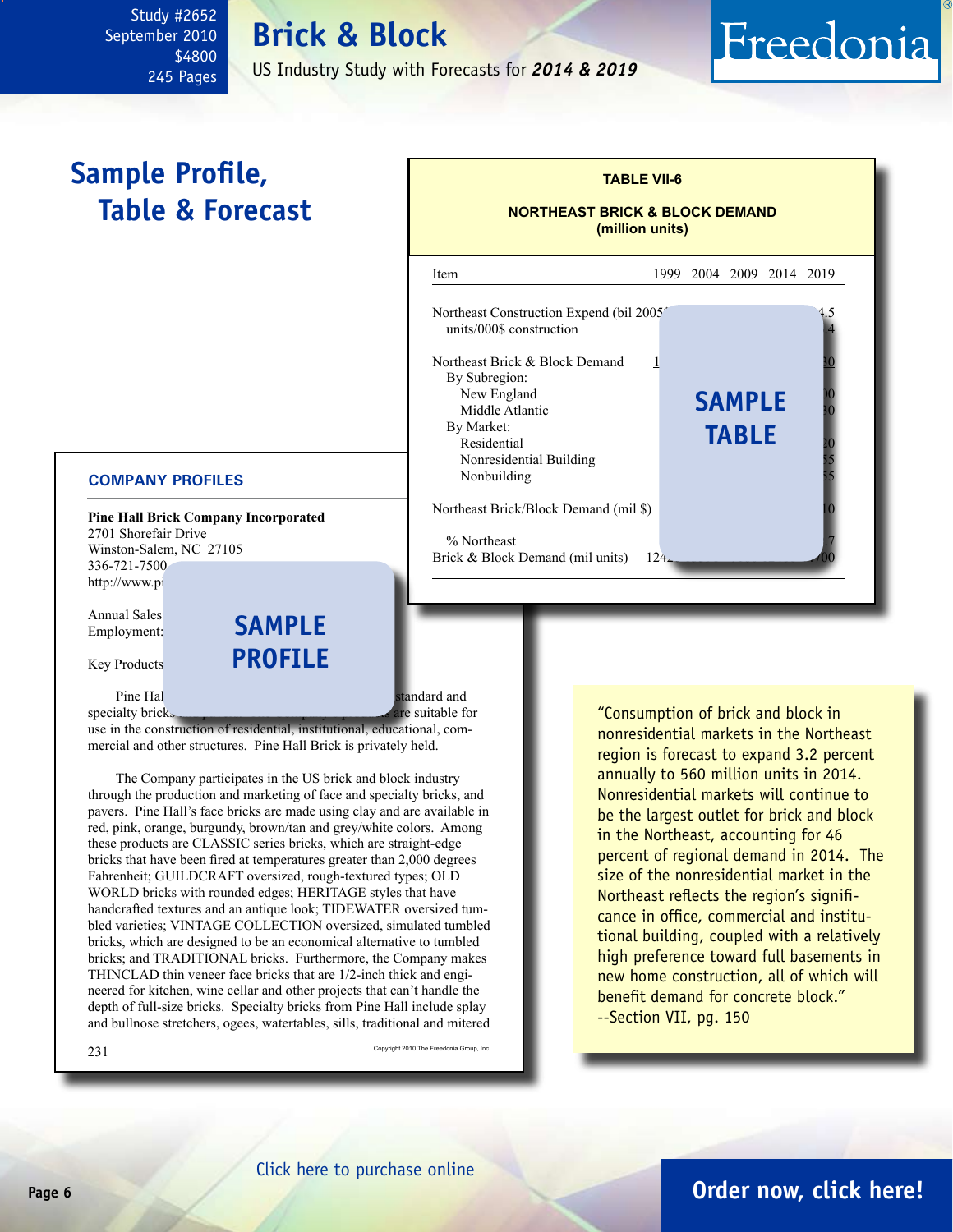## <span id="page-6-0"></span>**ORDER INFORMATION**

**Five Convenient Ways to Order**

INDUSTRY MARKET RESEARCH FOR BUSINESS LEADERS, STRATEGISTS, DECISION MAKERS

# Freedonia

**ONLINE: [www.freedoniagroup.com](http://www.freedoniagroup.com/DocumentDetails.aspx?Referrerid=FM-Bro&StudyID=2652)**

**MAIL: Print out and complete the order form and send to The Freedonia Group (see address at the bottom of this form)**

**PHONE: Call toll free, 800.927.5900 (US) or +1 440.684.9600**

**FAX: +1 440.646.0484 (US)**

**EMAIL: [info@freedoniagroup.com](mailto:info@freedoniagroup.com)**

#### **Free Handling & Shipping**

**There is NO charge for handling or UPS shipping in the US. Expect delivery in 3 to 5 business days. Outside the US, Freedonia provides free airmail service. Express delivery is available at cost.**

#### **Orders Outside of the US**

**Checks must be made payable in US funds, drawn against a US bank and mailed directly to The Freedonia Group. For wire transfers please contact our customer service department at info@ freedoniagroup.com. Credit cards accepted.**

#### **Credit Card Orders**

**For convenience, Freedonia accepts American Express, MasterCard or Visa. Credit card purchases must include account number, expiration date and authorized signature.**

#### **Save 15%**

**If you order three (3) different titles at the same time, you can receive a 15% discount. If your order is accompanied by a check or wire transfer, you may take a 5% cash discount (discounts do not apply to Corporate Use Licenses).**

#### **Corporate Use License**

**Now every decision maker in your organization can act on the key intelligence found in all Freedonia studies. For an additional \$2600, companies receive unlimited use of an electronic version (PDF) of the study. Place it on your intranet, e-mail it to coworkers around the world, or print it as many times as you like,** 

#### [Click here to learn more about](http://www.freedoniagroup.com/pdf/FreedoniaCULBro.pdf)  [the Corporate Use License](http://www.freedoniagroup.com/pdf/FreedoniaCULBro.pdf)

| <b>ORDER FORM</b><br>lf-WEB. 2652                                                                                                                     |                                                                                                                                                                                                                                           |
|-------------------------------------------------------------------------------------------------------------------------------------------------------|-------------------------------------------------------------------------------------------------------------------------------------------------------------------------------------------------------------------------------------------|
|                                                                                                                                                       |                                                                                                                                                                                                                                           |
|                                                                                                                                                       |                                                                                                                                                                                                                                           |
|                                                                                                                                                       |                                                                                                                                                                                                                                           |
| $+$ \$2600<br>Corporate Use License (add to study price) *                                                                                            |                                                                                                                                                                                                                                           |
| Additional Print Copies @ \$600 each *                                                                                                                |                                                                                                                                                                                                                                           |
| Total (including selected option) \$___________                                                                                                       |                                                                                                                                                                                                                                           |
| □ Enclosed is my check (5% discount) drawn on a US bank and payable to<br>The Freedonia Group, Inc., in US funds (Ohio residents add 7.75% sales tax) | Street $\frac{1}{(No PO Box please)}$                                                                                                                                                                                                     |
|                                                                                                                                                       |                                                                                                                                                                                                                                           |
| □ Bill my company □ American Express □ MasterCard □ Visa                                                                                              |                                                                                                                                                                                                                                           |
| MМ<br>YY                                                                                                                                              |                                                                                                                                                                                                                                           |
|                                                                                                                                                       | <b>Country</b> <u>example and the set of the set of the set of the set of the set of the set of the set of the set of the set of the set of the set of the set of the set of the set of the set of the set of the set of the set of t</u> |
| Credit Card #<br><b>Expiration</b>                                                                                                                    |                                                                                                                                                                                                                                           |
|                                                                                                                                                       |                                                                                                                                                                                                                                           |
|                                                                                                                                                       |                                                                                                                                                                                                                                           |
|                                                                                                                                                       |                                                                                                                                                                                                                                           |

**\* Please check appropriate option and sign below to order an electronic version of the study.**

#### **Corporate Use License Agreement**

**The above captioned study may be stored on the company's intranet or shared directory, available to company employees. Copies of the study may be made, but the undersigned represents that distribution of the study will be limited to employees of the company.**

#### **Individual Use License Agreement**

**The undersigned hereby represents that the above captioned study will be used by only \_\_\_ individual(s) who are employees of the company and that the study will not be loaded on a network for multiple users. In the event that usage of the study changes, the Company will promptly notify Freedonia of such change and will pay to Freedonia the appropriate fee based on Freedonia's standard fee schedule then in effect. Note: Entire company corporate use license, add \$2600; one additional user, add \$600; two additional users, add \$1200; three additional users, add \$1800.**

**Signature Signature**

**The Freedonia Group, Inc. 767 Beta Drive • Cleveland, OH • 44143-2326 • USA • [Web site: www.freedoniagroup.com](http://www.freedoniagroup.com/Home.aspx?ReferrerId=FM-Bro) Tel US: 800.927.5900 or +1 440.684.9600 • Fax: +1 440.646.0484 • [e-mail: info@freedoniagroup.com](mailto:info@freedoniagroup.com)**